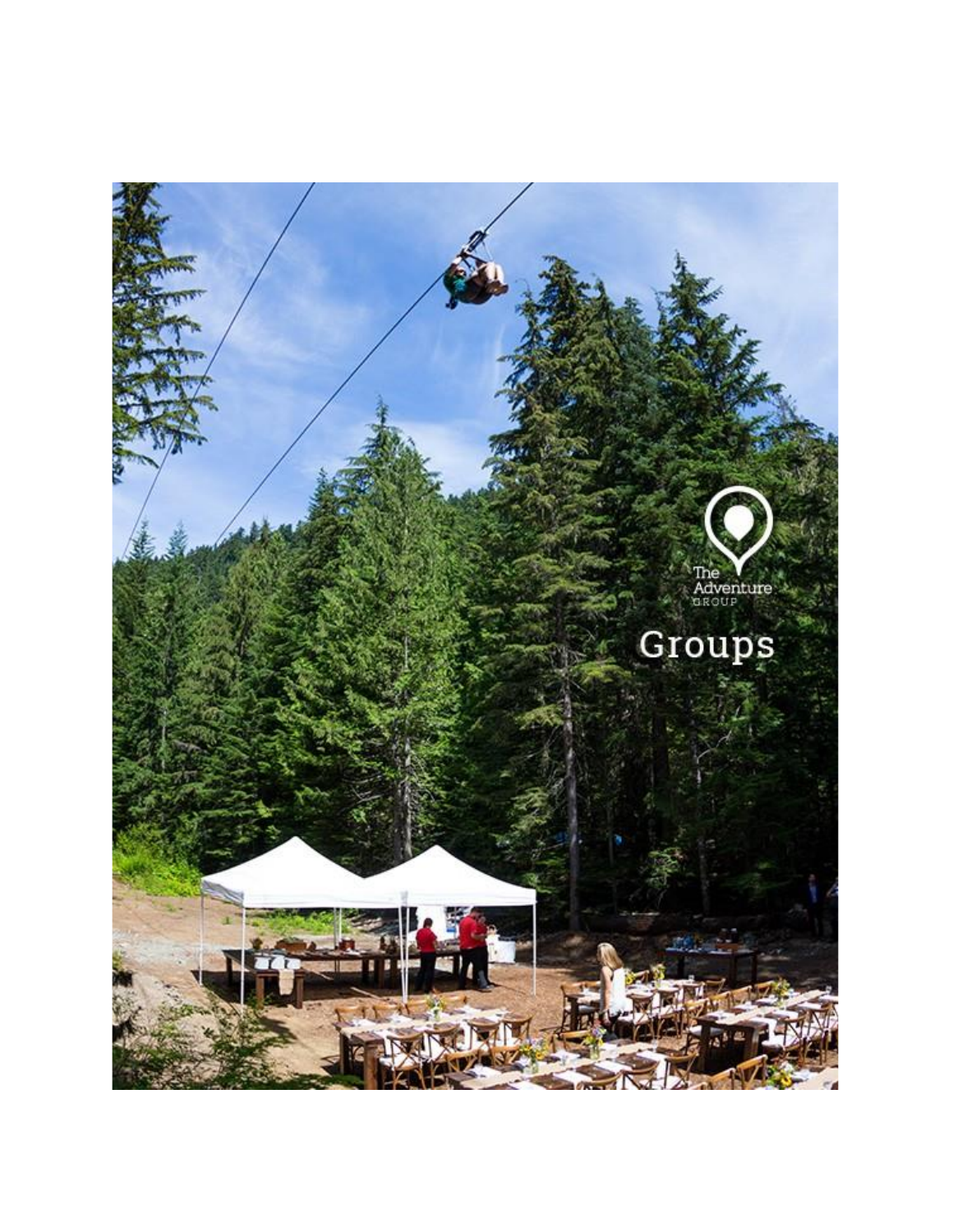## **Summer 2022**



We all crave what is beyond the everyday. The new, the exciting, the unordinary. Where we don't just pass the time, we forget it even exists. This is our chance to reboot. Where fun is the great enabler, and now is all that matters. This is the adventure we live for. To seek out the places where we grow.

## *GROW FORWARD*

# **About Us**

The Adventure Group represents the best activities and things to do in Whistler, British Columbia. Our philosophy is simple: we believe in delivering highquality experiences that are fun, safe and convenient for our guests. By offering a collection of activities in one place, we know that we are the most convenient way to book your Whistler excursions. Our team loves sharing the wonderful, natural playground we get to experience every day!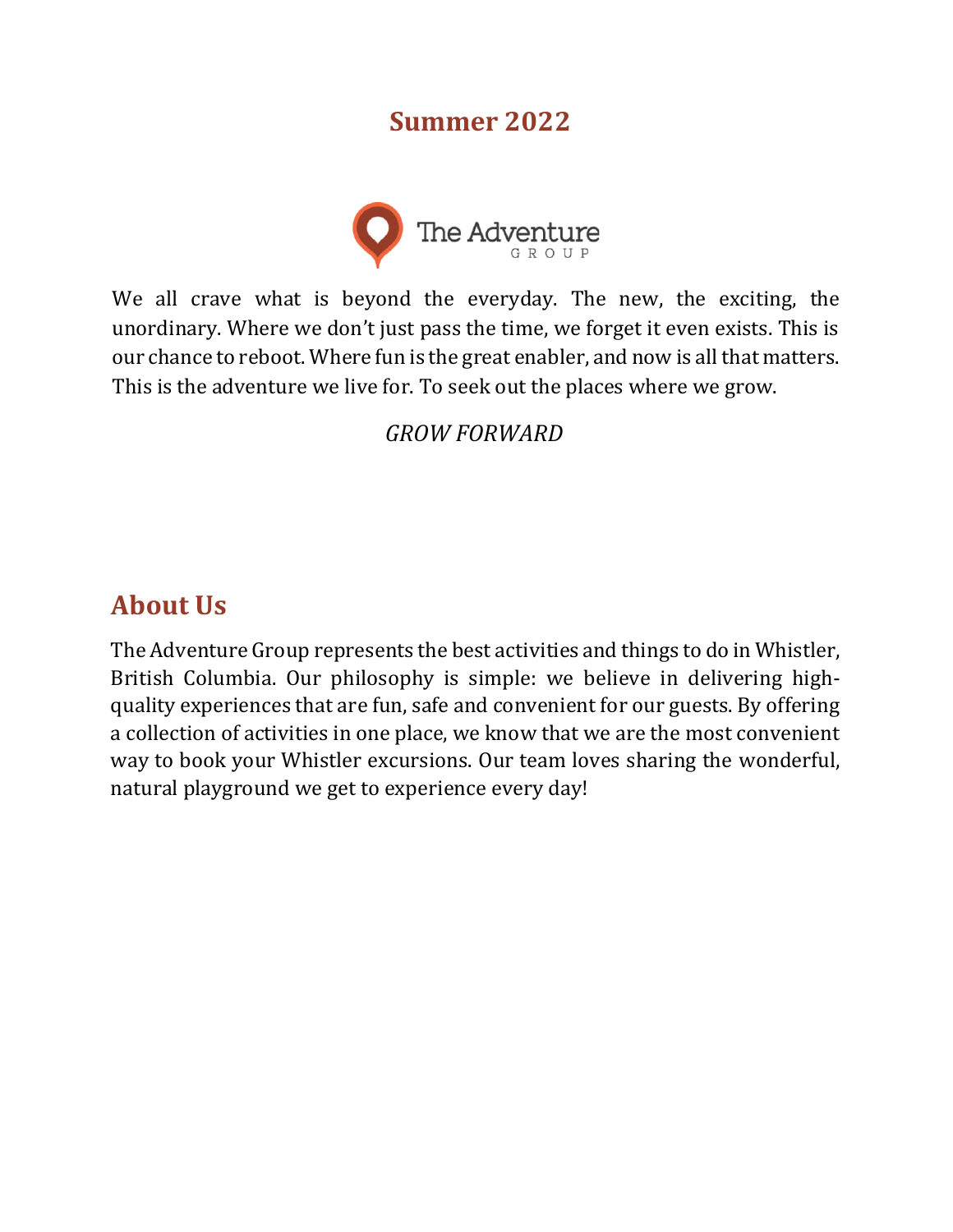The Adventure Group loves organizing unique group experiences, specializing in custom adventure tours and team building itineraries. Our team has over 20 years of experience in listening, designing itineraries and exceeding expectations, and have hosted thousands of corporate groups, family reunions, staff parties, stags and team building events in Whistler. Take your idea of what Whistler can offer to new heights – there really is something for everyone!

#### **Engagements**

Maybe you thought there was a chance this day might come, or maybe you knew definitively from day one, but either way the decision has now been made to pop the question. Now it's just a matter of how you want to do it, and how you can make it special in a way that the two of you will remember forever. With a unique area in the magical backcountry wilderness of Whistler, it makes for an original setting for one of the most memorable occasions of your life. By combining your favourite adventure activity with your proposal, your heart will be racing with adrenaline one way or another. For all activities, we offer private experiences to ensure the perfect moment is undisturbed and goes exactly as you envisioned. Our team is very flexible and accommodating to customize your experience in any way you can dream up, so just let us know what you're picturing and we can work to make it happen. We can help you coordinating having a photographer there to capture the moment, a bottle of champagne ready for celebrations, or even bring in catering and custom décor. This is a moment that deserves to be made extra special, so you can tell the most amazing story of how it happened to your grandchildren many years later.

#### **Weddings**

Celebrate your shared passion for the outdoors by having your big day at a one of a kind backcountry venue that gives you and your loved ones the intimate experience you desire. Our large courtyard area features multiple fire pits and atmospheric overhead string lighting that produces a warm environment for your ceremony and reception. The open outdoor area can welcome large guest lists, so you don't have to choose which is your favourite third cousin. We have full washroom facilities and can work with any event rental company to accommodate your needs for the day. Our team will worry about all the small details so all you have to worry about is connecting with each other. Begin your journey together by setting the tone for the lifetime of adventure that lies ahead.

#### **Bachelor/Bachelorette Parties**

Send your friend off to marriage in style with an experience that won't be forgotten. Our team of adventure experts can plan a comprehensive itinerary that matches your needs, your interests, your timeline and your budget. This is the most important responsibility of the best man or maid of honour, so let us help you create the perfect memory so you can tell stories about it for years to come. Fancy dress is welcomed if that's part of your vision, so get creative and bring your best costumes we'll happily snap a few photos on your phone to mark the occasion. With lots of activities to choose from, we can put together a full day of excursions, or even a whole weekend if you want to do it all! Private tours and custom experiences are available to ensure you get exactly what you're looking for.

#### **Family Groups**

If you're planning a family gathering and need to please a wide range of interests, you've come to the right place. Your entire extended family can experience the freedom of getting off the beaten track, right here in Whistler. From high speed ziplines or rushing whitewater rapids to serene calming snowshoe walks, we've got something for everyone. If you want to create a special experience by adding a backcountry picnic or making it an exclusive experience our team of experts can construct customized adventures tailored just for you. Mix together exploration, laughter and maybe even some self-discovery to make your own version of summer camp a reality. From youth pricing to combo tours and even a seniors discount, we put an emphasis on value for all ages so you can create memories that will last a lifetime. The magical multimedia night walk Vallea Lumina in particular is suitable for all ages, and the wonderfully imaginative audio visual spectacle will give everyone smiles from ear to ear and make you feel like a kid again.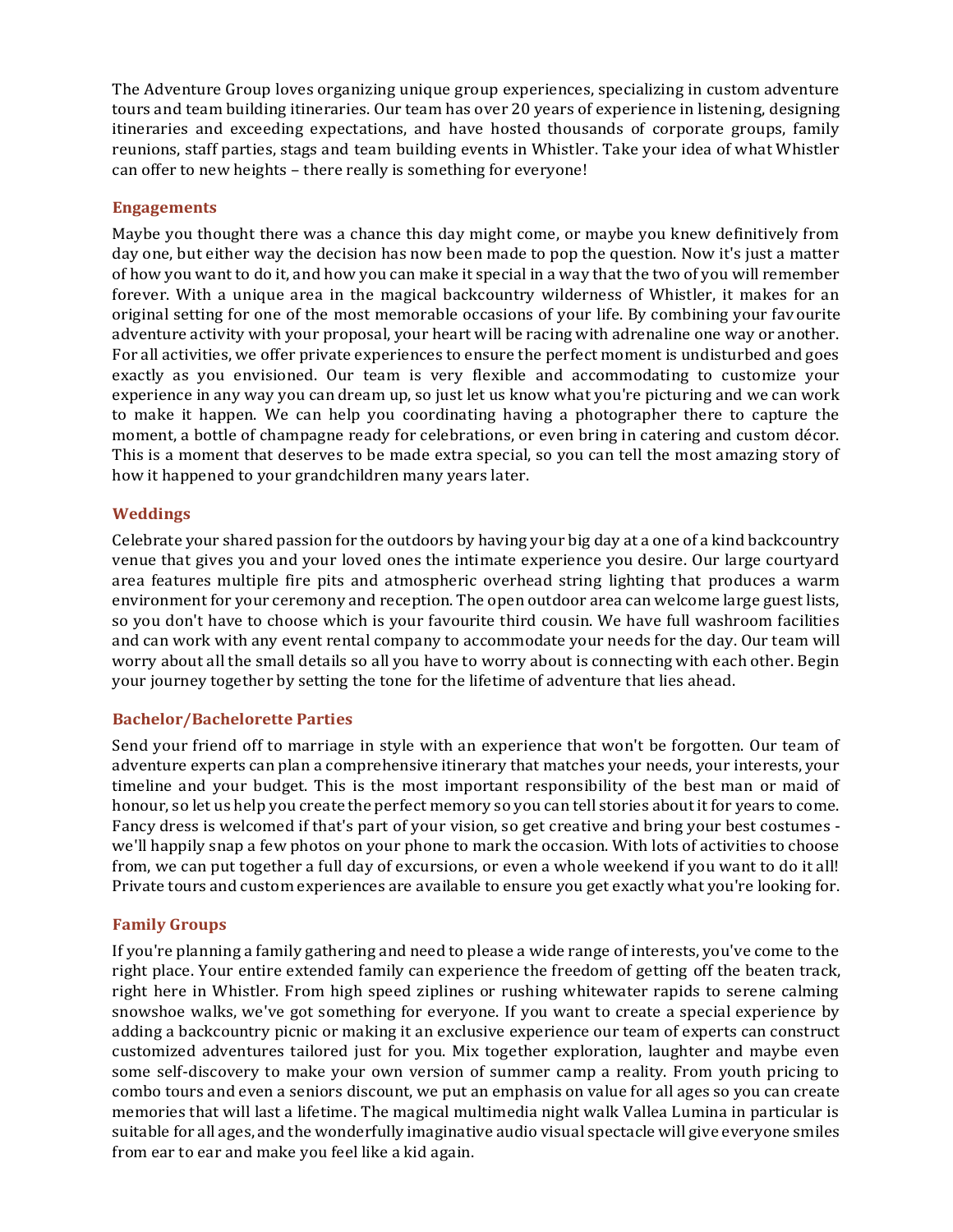#### **Corporate Groups**

Change it up from Zoom meetings and experience the benefits of in-person team building. Build trust and connection among your team, translating to increased job satisfaction and high quality work output upon returning to the office. There's just no replacement for bonding face to face and getting to know your team on a personal level. You'll also realize the considerable mental benefits of being in the outdoors to reset the mind and produce optimal performance. Mental health is a more important factor than ever in the new work from home environment that isolates team members, and we can help you take a proactive step to counteract the monotony and cabin fever that can lead to frustrations. Leave the planning to us and we'll coordinate the perfect event, whether you have a couple hours between meetings or a full day to play. By engaging in dynamic & stimulating teambuilding activities, you will be boosting morale, increasing productivity and fostering active and healthy relationships. Nowhere else in Whistler do you have so many team-building opportunities and chances to develop as an organization.

#### **Filming**

Our year-round backcountry location at Cougar Mountain offers the perfect shooting location for your next project. The vast tenure features coastal rainforest with panoramic views of mountains and glaciers, and a network of off-road trails that access several stunning vantage points. We can provide transportation for all your crew and equipment to remote areas in order to make filming as easy as possible. Whether you just need the forest setting as a backdrop, or want to feature adventure activities like ziplining or RZRs, our team can service your needs.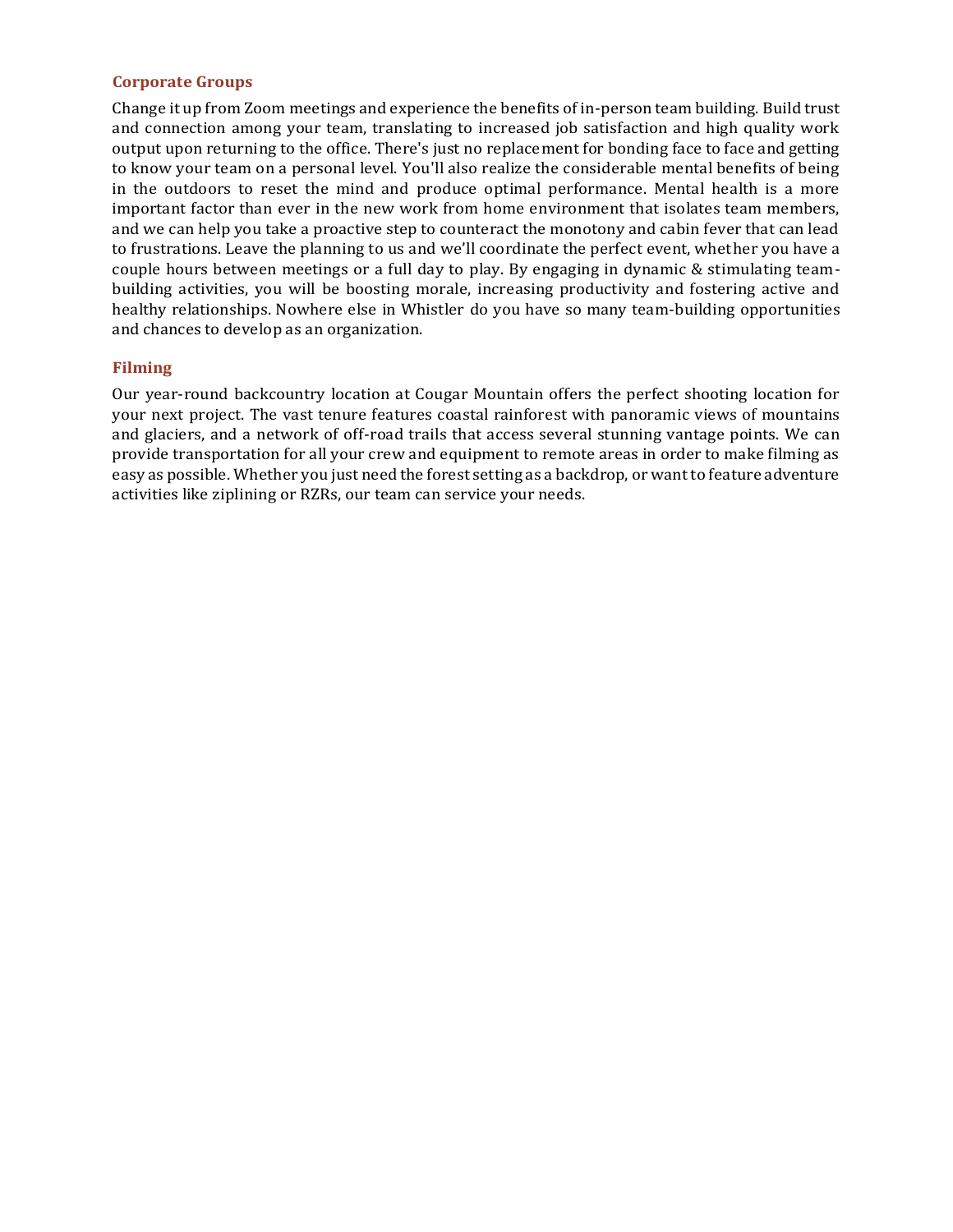#### **Summer 2022**

This summer The Adventure Group will have periodic closures which will allow for exclusive private events at highly reduced costs on the following dates:

Sept. 6, 2022 Sept. 12-13, 2022 Sept. 19-20, 2022 Sept. 26-27, 2022 Oct. 3-6, 2022 Oct. 10-13, 2022 Oct. 17-20, 2022 Oct. 24-27, 2022

#### **Small Events**

These dates offer the perfect opportunity for small private events, with limitless customizability, and without the higher costs for a venue buyout on regular operating days. Choose any start time, combine activities, or add in catered meals. Also don't be afraid to think outside the box, we're able to coordinate just about any kind of adventure day you can dream up!

#### **Private Vallea Lumina - \$2599**

On these select dates, we're offering a special reduced price for a completely private Vallea Lumina experience. This includes tickets for up to 80 people. Any additional tickets will be at a 20% discount from retail (\$31.99/person). You will have complete exclusivity of the entire venue for the evening.

#### **Standard Custom Event Costs**

Venue Rental Fee - main basecamp area - \$1500/hour.

Backcountry Rental Fee - \$1500/hour.

This includes anywhere else on our tenure that requires transport, such as our backcountry yurt, cleared areas in the forest, and lookout points.

Backcountry Transport - \$250/round trip. Round trip transportation for up to 5 people in an open air 4x4 to any backcountry location.

Repositioning RZRs - \$50/machine. Fee to move RZRs on custom tours that don't either end or begin at the basecamp.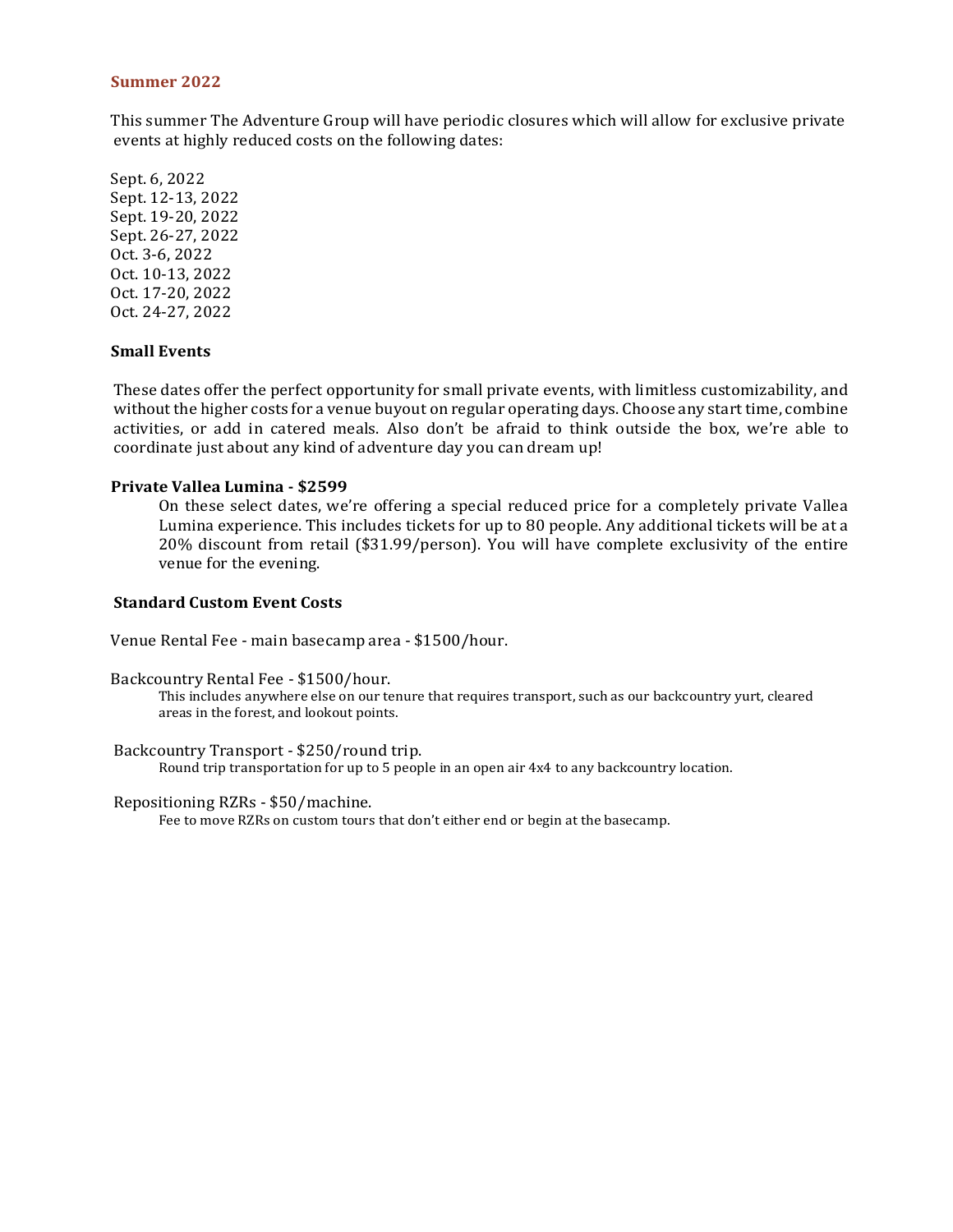

#### **Example Itinerary #1**

- Group of 140 people.
- Each person will do both Superfly Ziplines and the Beginner Half Course of Aerial Obstacle Course.
- $\Box$  Each person will have Lunch at the café in between activities choice of beef burger or veggie burger, side of green salad, potato salad or chips, and a drink.
- $\Box$  They will be split into groups A through J and follow the schedule below.
- $\Box$  Each group will check in at The Adventure Group at our Cougar Mountain Basecamp 15 minutes prior to their first tour time.

Group A Superfly 9:30 AM – 12:00 PM – 14pax AOC 12:30 PM – 2:00 PM – 14pax

Group B Superfly 10:00 AM – 12:30 PM – 14 pax AOC 1:15 PM – 2:45 PM – 14 pax

Group C Superfly 10:30 AM – 1:00 PM – 14 pax AOC 2:00 PM – 3:30 PM – 14 pax

Group D Superfly 11:00 AM – 1:30 PM – 14 pax AOC 2:45 PM – 4:15 PM – 14 pax

Group E Superfly 11:30 AM – 2:00 PM – 14 pax AOC 3:30 PM – 5:00 PM – 14 pax

Group F Superfly 12:00 PM – 2:30 PM – 14 pax AOC 4:15 PM – 5:45 PM – 14 pax

Group G AOC 9:30 AM – 11:00 AM – 14 pax Superfly 12:30 PM – 3:00 PM – 14 pax

Group H AOC 10:15 AM – 11:45 AM – 14 pax Superfly 1:00 PM – 3:30 PM – 14 pax

Group I AOC 11:00 AM – 12:30 PM – 14 pax Superfly 1:30 PM – 4:00 PM – 14 pax

Group J AOC 11:45 AM – 1:15 PM – 14pax Superfly 2:00 PM – 4:30 PM – 14pax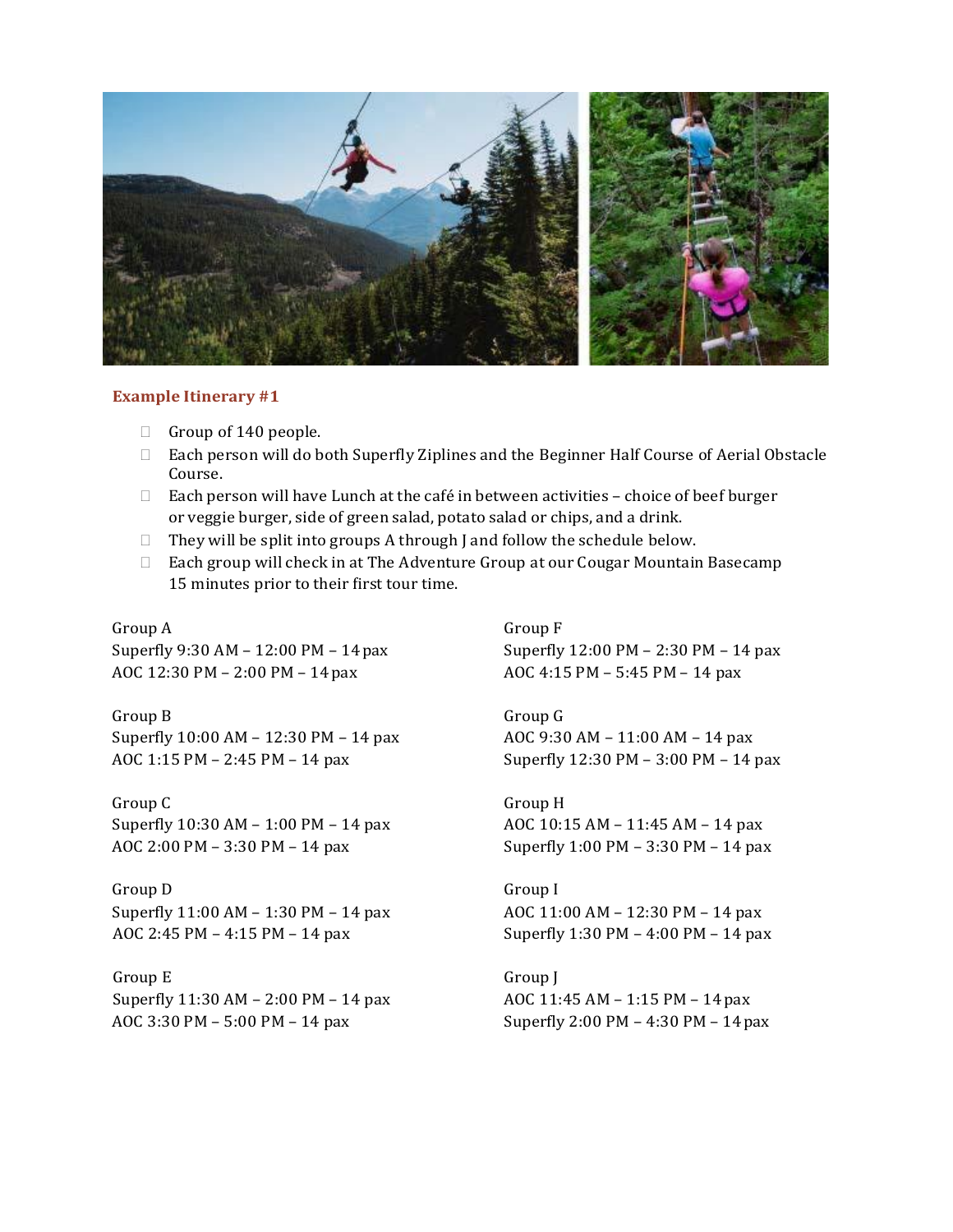

## **Example Itinerary #2**

- Group of 24 people.
- $\Box$  Each person will do both Superfly Ziplines and a RZR Tour.
- $\Box$  Lunch will be catered in a semi-private area at base with tenting.
- $\Box$  Dinner will be catered in our backcountry yurt, with additional games and live entertainment.

| 9:45 AM        | 24 guests check in at The Adventure Group at our Cougar Mountain Basecamp.         |
|----------------|------------------------------------------------------------------------------------|
| $10:00$ AM     | Superfly Ziplines - 14 people.                                                     |
|                | RZR Tour - 10 people on 5 x 2-seaters.                                             |
|                | All private tours.                                                                 |
| $1:00$ PM      | Lunch – Catered buffet lunch under tent with picnic tables for seating. Located in |
|                | a private section of the base area.                                                |
| $2:00$ PM      | Superfly Ziplines - 10 people.                                                     |
|                | RZR Tour - 14 people on 7 x 2-seaters.                                             |
|                | All private tours.                                                                 |
| 4:45 PM        | Transport vehicles will take catering staff up to Z1 yurt for dinner preparation.  |
| 5:30 PM        | Begin shuttling guests up to yurt.                                                 |
| $6:00-7:00$ PM | Guests will play games and hang around outside yurt. 2 picnic tables, large jenga, |
|                | connect 4 and ladder golf will be set up outside the yurt with a campfire.         |
| 7:00-8:30 PM   | Dinner - Catered full-service dinner with white tablecloths and lanterns with tea  |
|                | lights on the tables.                                                              |
| 8:30 PM        | Shuttle guests down to base.                                                       |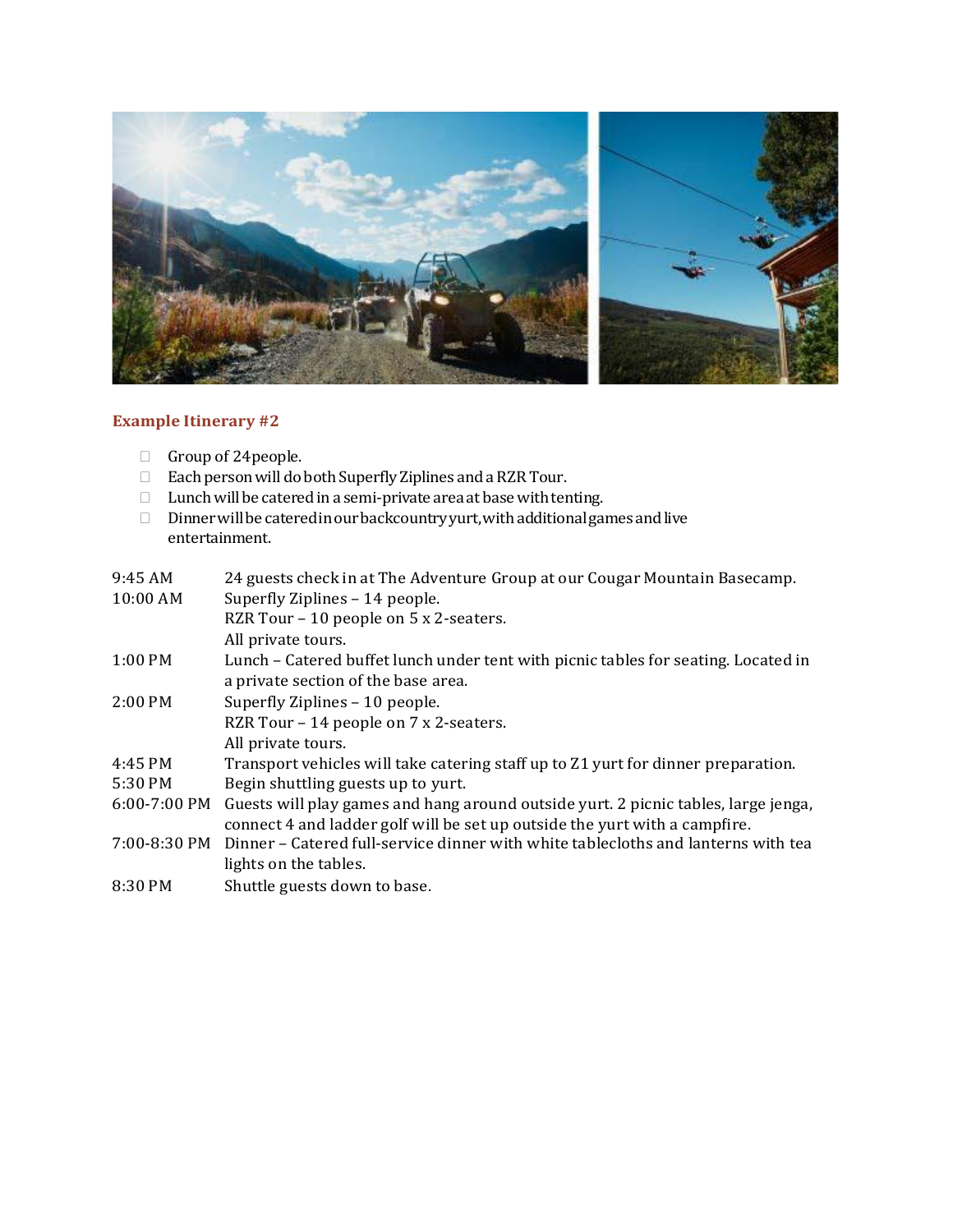

### **Example Itinerary #3**

- $\Box$  Group of 80 people.
- Private buyout of first showtime for Vallea Lumina.
- □ S'mores and hot chocolate provided for everyone.
- 10:00 PM 80 Guests arrive at Cougar Mountain Basecamp for an exclusive self-guided multimedia night walk through the forest.
- 10:45 PM After the show, guests enjoy hot chocolate and s'mores by one of three firepits, play giant Jenga and Connect 4 and take photos.
- 11:15 PM Guests depart from basecamp.